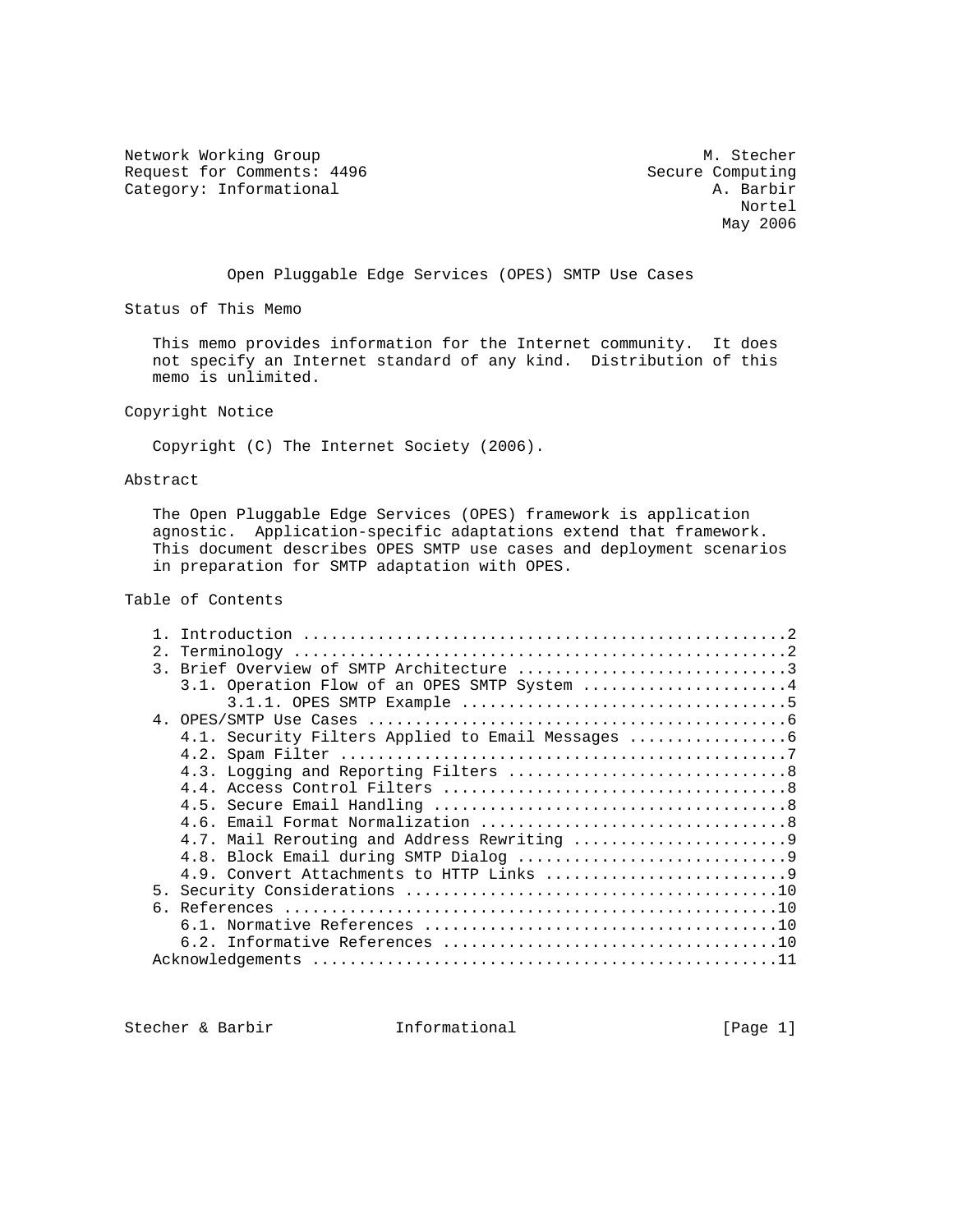## 1. Introduction

 The Open Pluggable Edge Services (OPES) architecture [1] enables cooperative application services (OPES services) between a data provider, a data consumer, and zero or more OPES processors. The application services under consideration analyze and possibly transform application-level messages exchanged between the data provider and the data consumer. The OPES processor can distribute the responsibility of service execution by communicating and collaborating with one or more remote callout servers.

 The execution of such services is governed by a set of rules installed on the OPES processor. The rule evaluation can trigger the execution of service applications local to the OPES processor or on a remote callout server.

 Use cases for OPES based on HTTP [8] are described in [2]. This work focuses on OPES for SMTP [7] use cases, whereby additional use cases and enhancements to the types of OPES services defined in [2] are provided.

 In SMTP, the OPES processor may be any agent participating in SMTP exchanges, including a Mail Submission Agent (MSA), a Mail Transfer Agent (MTA), a Mail Delivery Agent (MDA), and a Mail User Agent (MUA). This document focuses on use cases in which the OPES processor is a MTA.

 SMTP is a store-and-forward protocol. Current email filtering systems either operate during the SMTP exchange or on messages that have already been received, after the SMTP connection has been closed (for example, in an MTA's message queue).

 This work focuses on SMTP-based services that want to modify command values or want to block SMTP commands. In order to block a command, the service will provide an error message that the MTA should use in response to the command it received. An OPES MTA will be involved in SMTP command modification and command satisfaction, analogous to request modification and request satisfaction from HTTP [8].

### 2. Terminology

 The key words "MUST", "MUST NOT", "REQUIRED", "SHALL", "SHALL NOT", "SHOULD", "SHOULD NOT", "RECOMMENDED", "MAY", and "OPTIONAL" in this document are to be interpreted as described in [6]. When used with the normative meanings, these key words will be all uppercase. Occurrences of these words in lowercase comprise normal prose usage, with no normative implications.

Stecher & Barbir **Informational** [Page 2]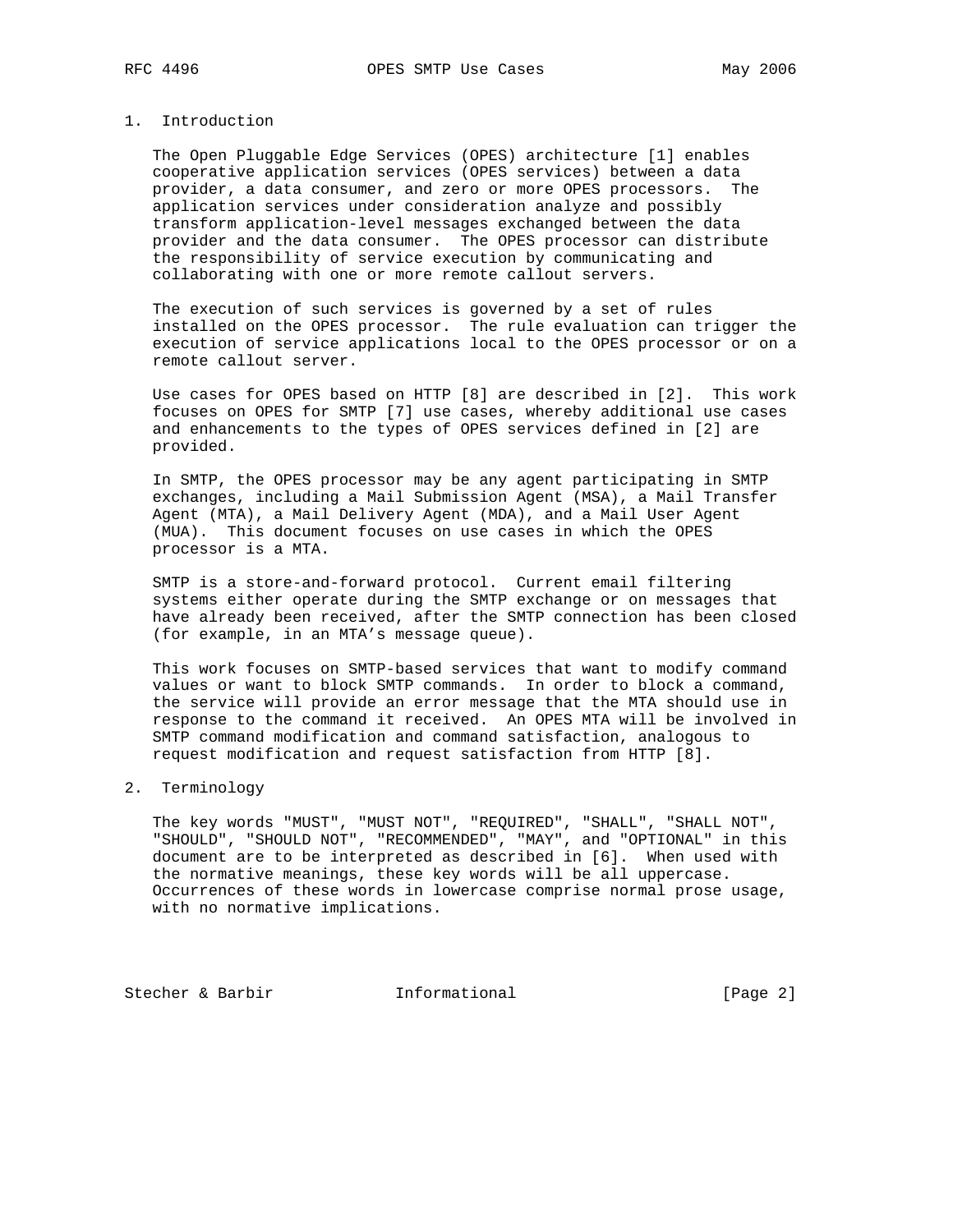## 3. Brief Overview of SMTP Architecture

 The SMTP design, taken from RFC 2821 [7], is shown in Figure 1. When an SMTP client has a message to transmit, it establishes a two-way transmission channel to an SMTP server. The responsibility of an SMTP client is to transfer mail messages to one or more SMTP servers, or report its failure to do so.



## Figure 1: SMTP Design

 In some cases, the domain name(s) transferred to, or determined by, an SMTP client will identify the final destination(s) of the mail message. In other cases, the domain name determined will identify an intermediate destination through which those mail messages are to be relayed.

 An SMTP server may be either the ultimate destination or an intermediate "relay" or "gateway" (that is, it may transport the message further using some protocol other than SMTP or using again SMTP and then acting as an SMTP client).

 SMTP commands are generated by the SMTP client and sent to the SMTP server. SMTP responses are sent from the SMTP server to the SMTP client in response to the commands. SMTP message transfer can occur in a single connection between the original SMTP sender and the final SMTP recipient, or it can occur in a series of hops through intermediary systems. SMTP clients and servers exchange commands and responses and eventually the mail message body.

 Figure 2 expands on the mail flow in an SMTP system. Further information about the architecture of email in the Internet may be found in [9].

Stecher & Barbir **Informational** [Page 3]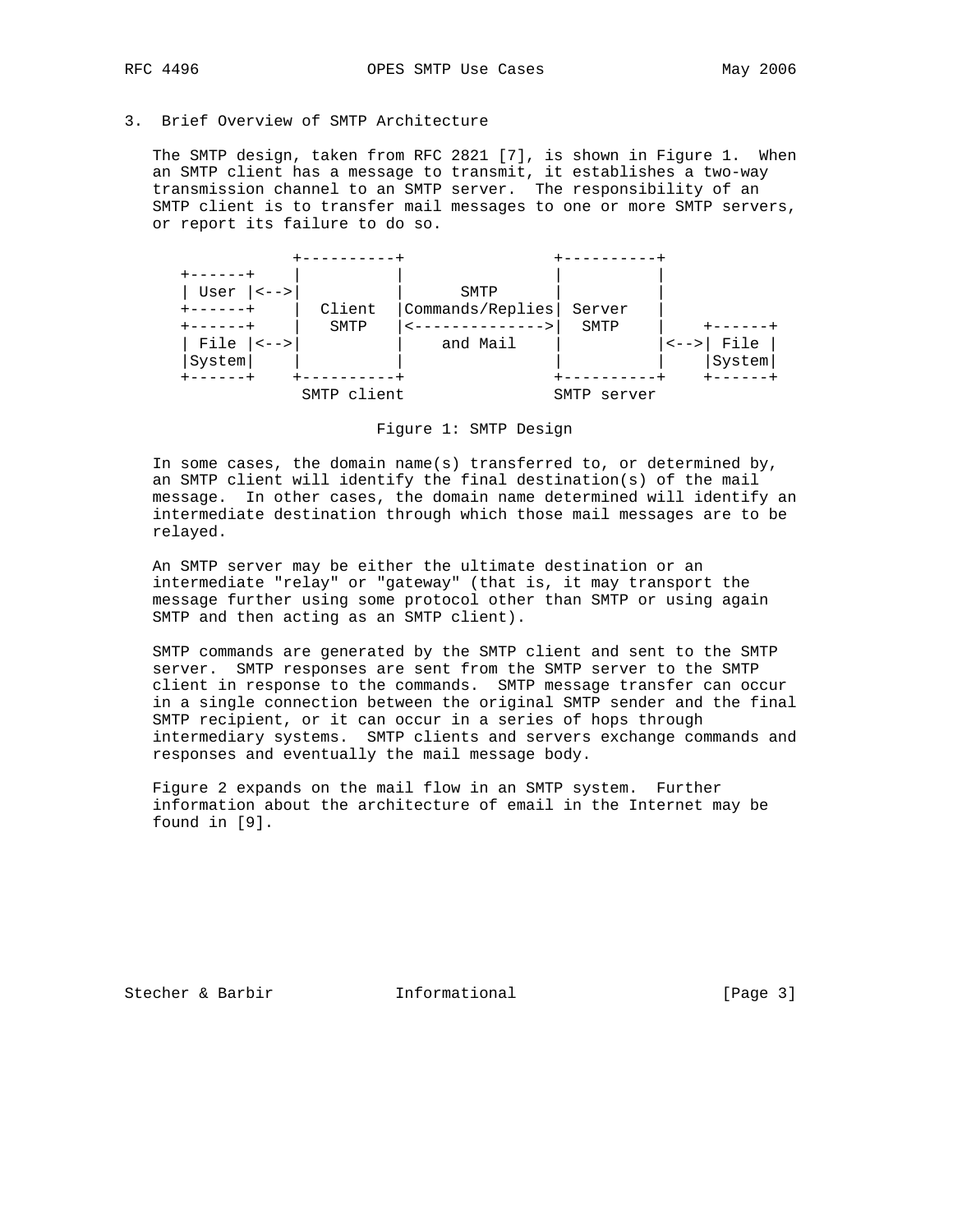|  |  |  |  |  |  |  |  | mail M   M mail M  SMTP  M mail M  SMTP  M mail M   M mail   |  |  |  |  |  |
|--|--|--|--|--|--|--|--|--------------------------------------------------------------|--|--|--|--|--|
|  |  |  |  |  |  |  |  | clnt U -- S srvr T ------ T gway T ------ T srvr D -- U clnt |  |  |  |  |  |
|  |  |  |  |  |  |  |  |                                                              |  |  |  |  |  |
|  |  |  |  |  |  |  |  |                                                              |  |  |  |  |  |

Figure 2: Expanded SMTP Flow

 In this work, the OPES processor may be any agent that is participating in SMTP exchanges, including an MSA, MTA, MDA, and MUA. However, this document focuses on use cases in which the OPES processor uses the SMTP protocol or one of the protocols derived from SMTP Message Submission (SUBMIT) [10] and the Local Mail Transfer Protocol (LMTP) [11]).

## 3.1. Operation Flow of an OPES SMTP System

 In this work, an MTA is the OPES processor device that sits in the data stream of the SMTP protocol. The OPES processor gets enhanced by an OCP (OPES callout protocol) [3] client that allows it to vector out data to the callout server. The filtering functionality is on the callout server.

 A client (a mail user) starts with an email client program (MUA). The user sends email to an outgoing email server. In the email server, there is an MSA (mail submission agent) that is waiting to receive email from the user. The MSA uses an MTA within the same server to forward the user email to other domains. (Communication between the MUA and MSA may be via SMTP, SUBMIT [10], or something else such as MAPI).

 The MTA in the user email server may directly contact the email server of the recipient or may use other intermediate email gateways. The sending email server and all intermediate gateway MTAs usually communicate using SMTP. Communication with the destination email server usually uses SMTP or its derivative, LMTP [11].

 In the destination email server, a mail delivery agent (MDA) may deliver the email to the recipient's mailbox. The email client program of the recipient might use a different protocol (such as the Post Office Protocol version 3 (POP3) or IMAP) to access the mailbox and retrieve/read the messages.

Stecher & Barbir **Informational** [Page 4]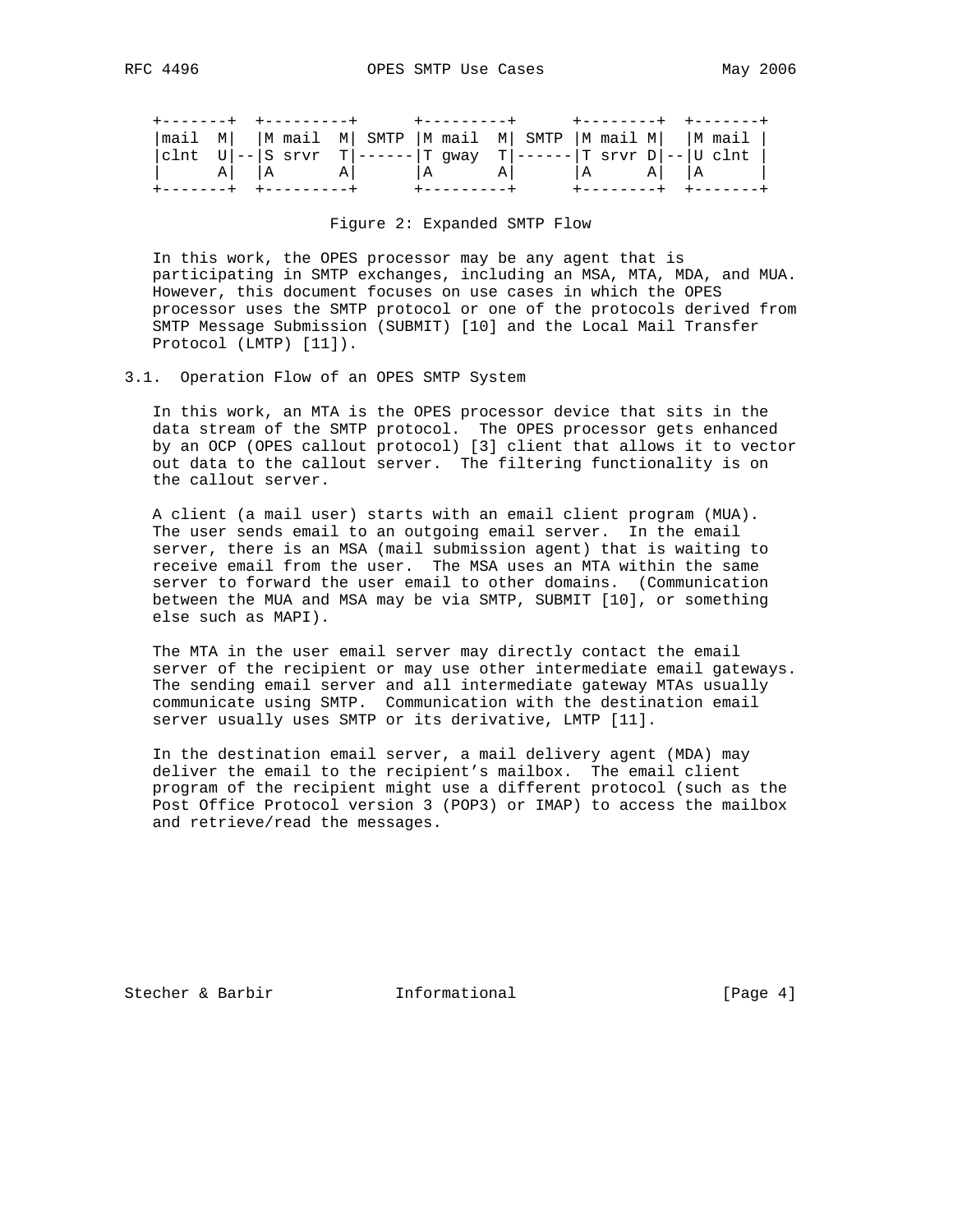

Figure 3: OPES SMTP Flow

 From Figure 3, the MTA (the OPES processor) is either receiving or sending an email (or both) within an email server/gateway. An OPES processor might be the sender's SMTP server, the destination SMTP server, or any intermediate SMTP gateway. (Which building block belongs to which authoritative domain is an important question but different from deployment to deployment.) Note that this figure shows multiple OPES deployment options in a typical chain of mail servers and gateways with different roles as MSA, MTA, and MDA; the OPES standard case, however, will only have a single OPES processor and a single callout server in the message flow.

#### 3.1.1. OPES SMTP Example

 A typical (minimum) SMTP dialog between two OPES SMTP processors (MTA) will consist of the following (C: means client, S: means server):

 S: 220 mail.example.com Sample ESMTP MAIL Service, Version: 1.2 ready at Thu, 20 Jan 2005 11:24:40+0100 C: HELO [192.0.2.138] S: 250 mail.example.com Hello [192.0.2.138] C: MAIL FROM:<steve@example.org> S: 250 2.1.0 steve@example.org....Sender OK C: RCPT TO: < paul@example.com> S: 250 2.1.5 paul@example.com C: DATA S: 354 Start mail input; end with "CRLF"."CRLF" C: From: steve@example.org C: To: sandra@example.com C: Subject: Test C: C: Hi, this is a test!  $C:$ .

Stecher & Barbir **Informational** [Page 5]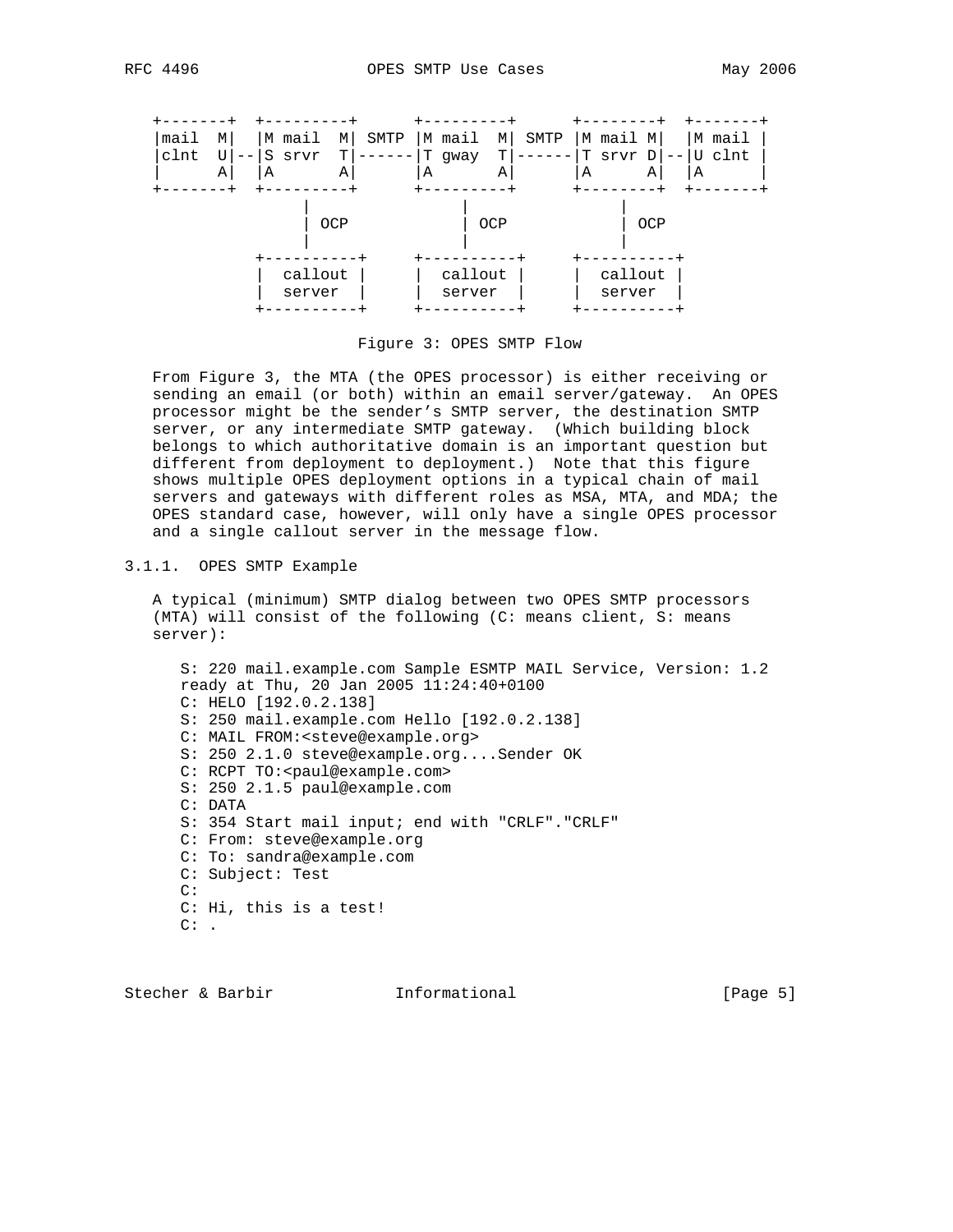S: 250 2.6.0 "MAIL0m4b1f@mail.example.com" Queued mail for delivery C: QUIT S: 221 2.0.0 mail.example.com Service closing transmission channel

The client  $(C: )$  is issuing SMTP commands and the server  $(S: )$  is generating responses. All responses start with a status code and then some text. At minimum, 4 commands are needed to send an email. Together, all commands and responses to send a single email message form "the dialog". The mail message body is the data sent after the "DATA" command. An OPES processor could see that as command modification.

 If a callout service wants to adapt the email message body, it is mainly interested in this part of the dialog:

 From: steve@example.org To: sandra@example.com Subject: Test

Hi, this is a test!

 The callout service may need to examine values of previous commands of the same dialog. For example, the callout service needs to examine the value of the RCPT command (it is "paul@example.com"), which is different from the "sandra@example.com" that the email client displays in the visible "To" field. That might be an important fact for some filters such as spam filters (Section 4.2).

4. OPES/SMTP Use Cases

 In principle, all filtering that is deployed at SMTP gateways today and tomorrow defines use cases for OPES callout filtering. An OCP/SMTP callout protocol will enable an SMTP gateway to vector out (parts of) an SMTP message or parts of the SMTP dialog to a callout server that is then performing actions on behalf of the gateway. (OCP/SMTP would be a profile defined for OCP analogous to the OCP/HTTP profile [4] that has been defined earlier.)

 Here is a collection of some typical use cases describing different filtering areas and different actions caused by those filters.

4.1. Security Filters Applied to Email Messages

 These filters concentrate on the email message body and usually filter the email sections one by one. Email sections (attachments) that violate the security policy (e.g., because they contain a virus

Stecher & Barbir **Informational** [Page 6]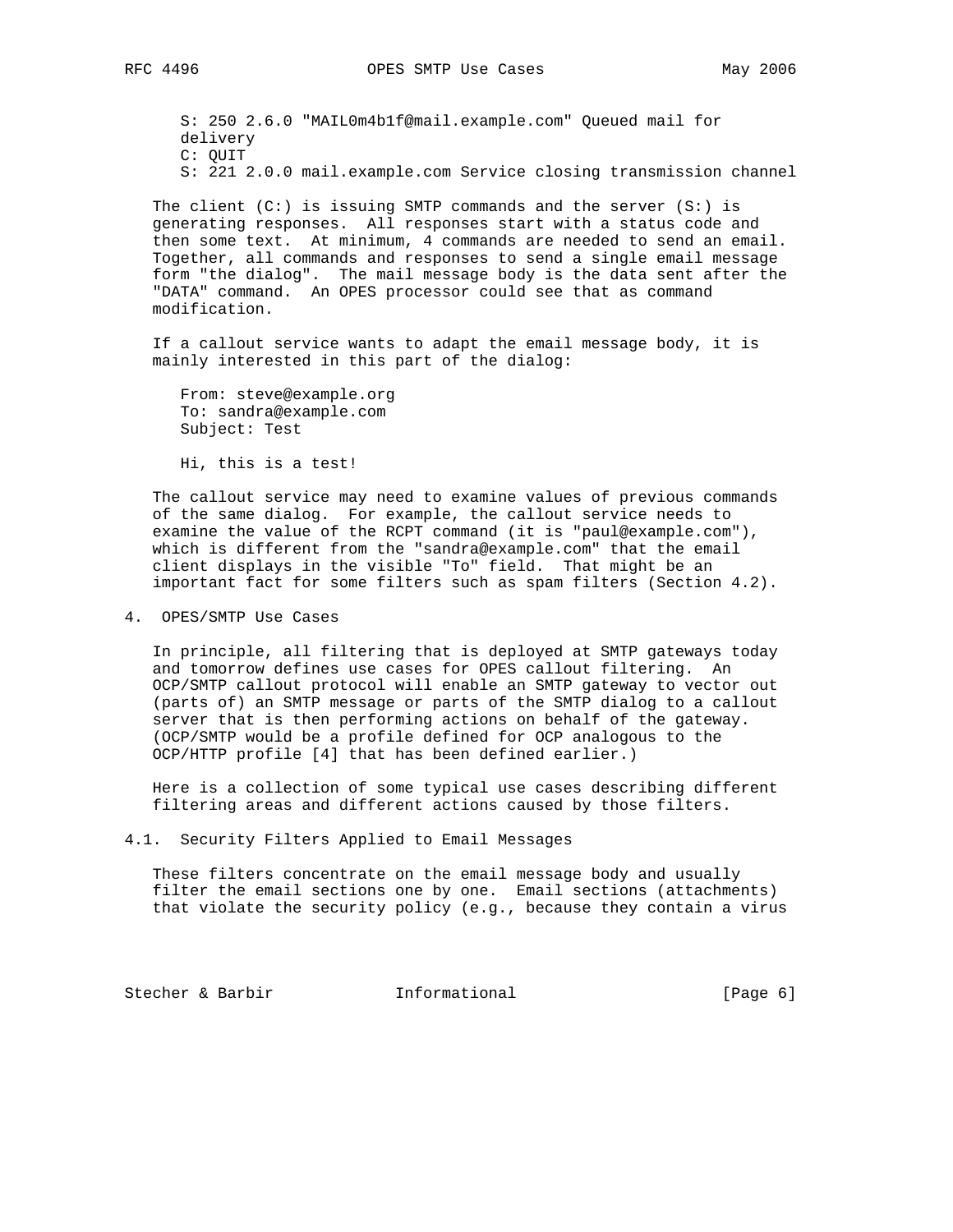or contain an unwanted mime type) define an event that can cause a combination of different actions to be performed:

- o The attachment is replaced by an error message.
- o The email is marked by inserting a warning into the subject or the email body.
- o An additional header is added for post-processing steps.
- o The email storage is advised to put the email into quarantine.
- o Notifications are sent to sender, recipients, and/or administrators.
- o The incident is reported to other tools such as intrusion detection applications.

 These kinds of filters usually do not require working with elements of the SMTP dialog other than the email message body. An exception to this is the need to map email senders and recipients to different security sub-policies that are used for a particular message. A security filter may therefore require receiving the information of the RCPT TO and MAIL FROM commands as meta data with the email message body it examines.

## 4.2. Spam Filter

 Next to security filters, spam filters are probably the most wanted filtering application today. Spam filters use several methods. They concentrate most on the email message body (that also includes the email headers), but many of these filters are also interested in the values of the other SMTP commands in order to compare the SMTP sender/recipients with the visible From/To fields. They may even want to get the source IP of the connected SMTP client as meta information to verify this against lists of open relays, known spammers, etc.

 These are typical actions that could be performed when a message has been classified as spam:

- o Add a mark to the subject of the email.
- o Add an additional header for post-processing steps.
- o The email storage is advised to put the email into a spam queue.
- o The email is rejected or returned to the sender.

Stecher & Barbir **Informational** [Page 7]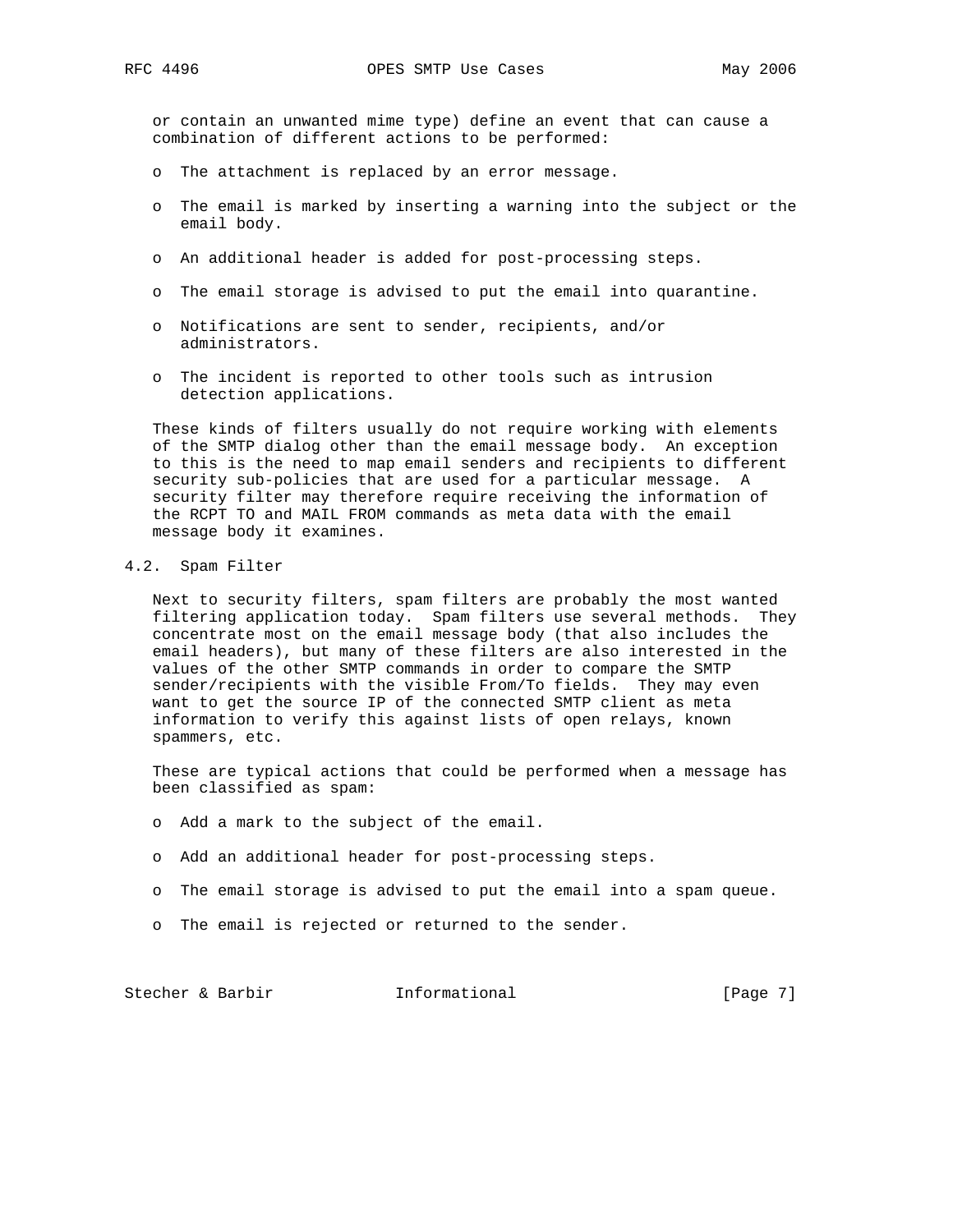#### 4.3. Logging and Reporting Filters

 The nature of these kinds of filters is not to modify the email message. Depending on what is being logged or reported on, the filter may need access to any part of the SMTP dialog. Most wanted is the sender and recipient information. Depending on the ability of the OPES processor to pre-calculate and transfer information about the message body, the callout filter may want to see the email message body itself or just that meta info; an example is the email size. This information would be typical logging and reporting information that is easy for the SMTP gateway to calculate although not a direct parameter of the SMTP dialog. Transferring the complete email message body only because the callout server wants to calculate its size would be a waste of network resources.

#### 4.4. Access Control Filters

 These filters operate on the values of the MAIL FROM and RCPT TO commands of the SMTP dialog. They run an access control policy to determine whether a sender is currently allowed to send a message to the given recipients. The values of HELO/EHLO, AUTH, and STARTTLS commands may also be applied. The result of this filter has a direct influence on the SMTP response that the OPES processor has to send to its peer for the filtered SMTP command.

## 4.5. Secure Email Handling

 Filters of this kind can support an email gateway to centrally encode and decode email, and to set and to verify email signatures. They will therefore modify the email message body to encrypt, decrypt, verify, or sign the message, or use an action as specified in the "Security Filter" (Section 4.1) section if the decryption or signature verification fails.

 Sending the SMTP sender and recipient information as meta data to these filters is mission critical because these filters may not trust the information found in the header section of the email message body.

### 4.6. Email Format Normalization

 SMTP messages may be sent with an illegal or uncommon format; this may have happened by a buggy SMTP application or on purpose in order to exploit vulnerabilities of other products. A normalization filter can correct the email format. The format correction can be done for the email body and for the value of other SMTP commands. An example for the email body format correction would be a strange length of UUencoded lines or unusual names of MIME sections. Command values

Stecher & Barbir **Informational** [Page 8]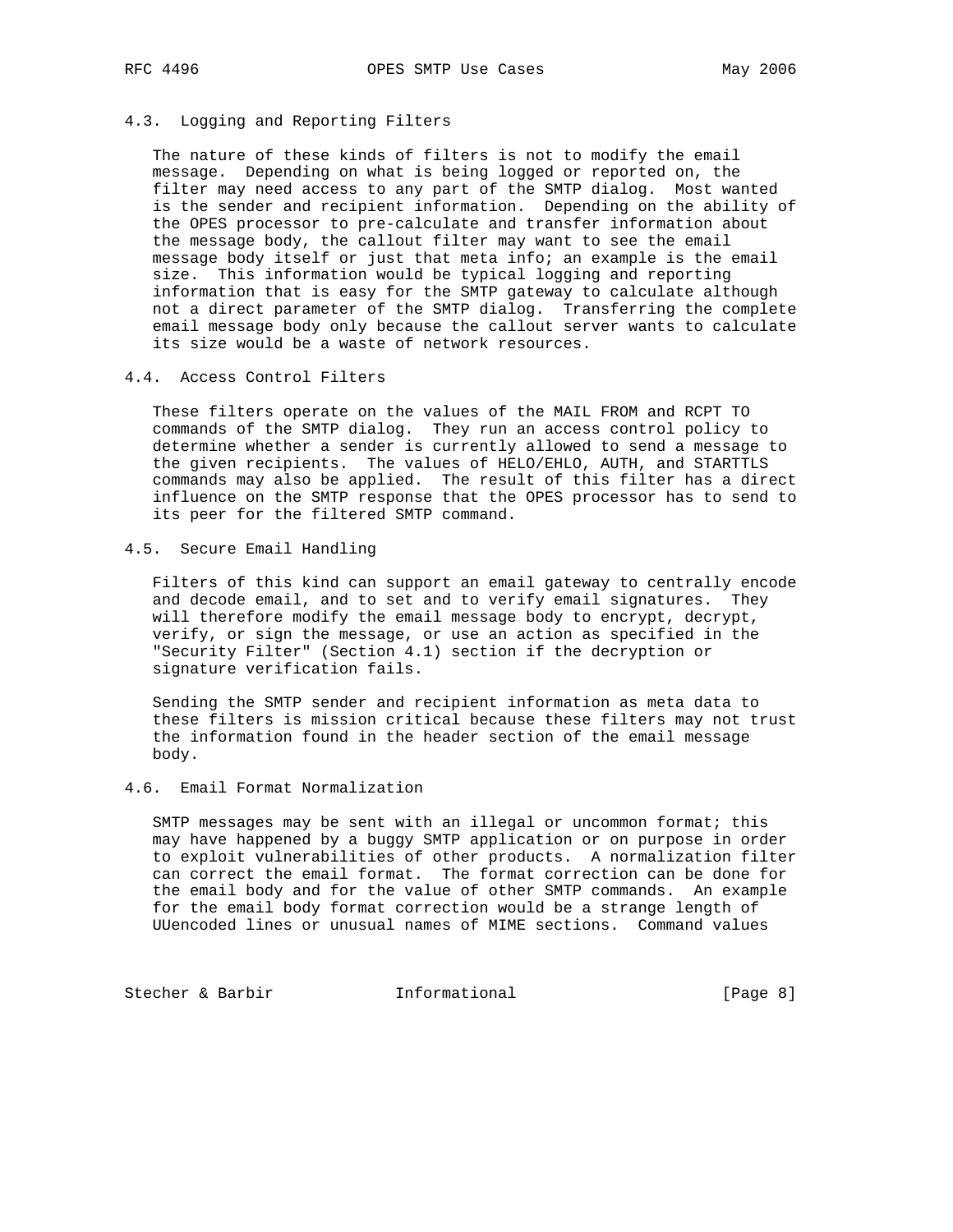may be analysed against buffer overflow exploits; a rewrite will not always be possible in this case (cannot simply rewrite an email address that is very long) but will require that the callout server tells the OPES processor to send an error response in reply to such a command.

## 4.7. Mail Rerouting and Address Rewriting

 A corporation with multiple locations may want to deploy a central gateway that receives all email messages for all employees and then determines at which location the mail storage of the employee resides. The callout server will then need the RCPT TO command value and it will look up the location in the corporate directory service. It then tells either the OPES processor where the next SMTP server is (i.e., the next SMTP server to connect to) or it rewrites the recipient address; in the first case, the SMTP servers at the different locations accept emails of the same domain as the central gateway does; in the second case, the other locations will probably use the sublocation of the original domain (joe@example.org -> joe@fr.example.org or joe@de.example.org).

4.8. Block Email during SMTP Dialog

 In a first step, the callout server will check the sender and recipient information that was transmitted in the SMTP dialog; that information again maps to a policy that will deny all messages either from that sender or to that recipient, or it checks the body of the email and classifies it (maybe just by looking for some words in the subject or by doing in-depth content analysis), which can then also lead to the decision to deny the message.

 Unlike previous examples, this use case wants to deny the email while the SMTP dialog is still active, i.e., before the OPES processor finally accepted the message. Depending on the exact policy, the error response should then be sent in reply to the MAIL FROM, RCPT TO, or DATA command.

#### 4.9. Convert Attachments to HTTP Links

 This use case will only modify the email message body without any other influence on the SMTP dialogs, mail routing, etc. Larger sections (attachments) are removed from the email, and the content is stored on a web server. A link to that new URL is then added into the text of a first section that is likely to be displayed by an email client. Storing the attachments onto the web server is not in the scope of the OPES/SMTP scenario and needs to be implemented by the callout server.

Stecher & Barbir **Informational** [Page 9]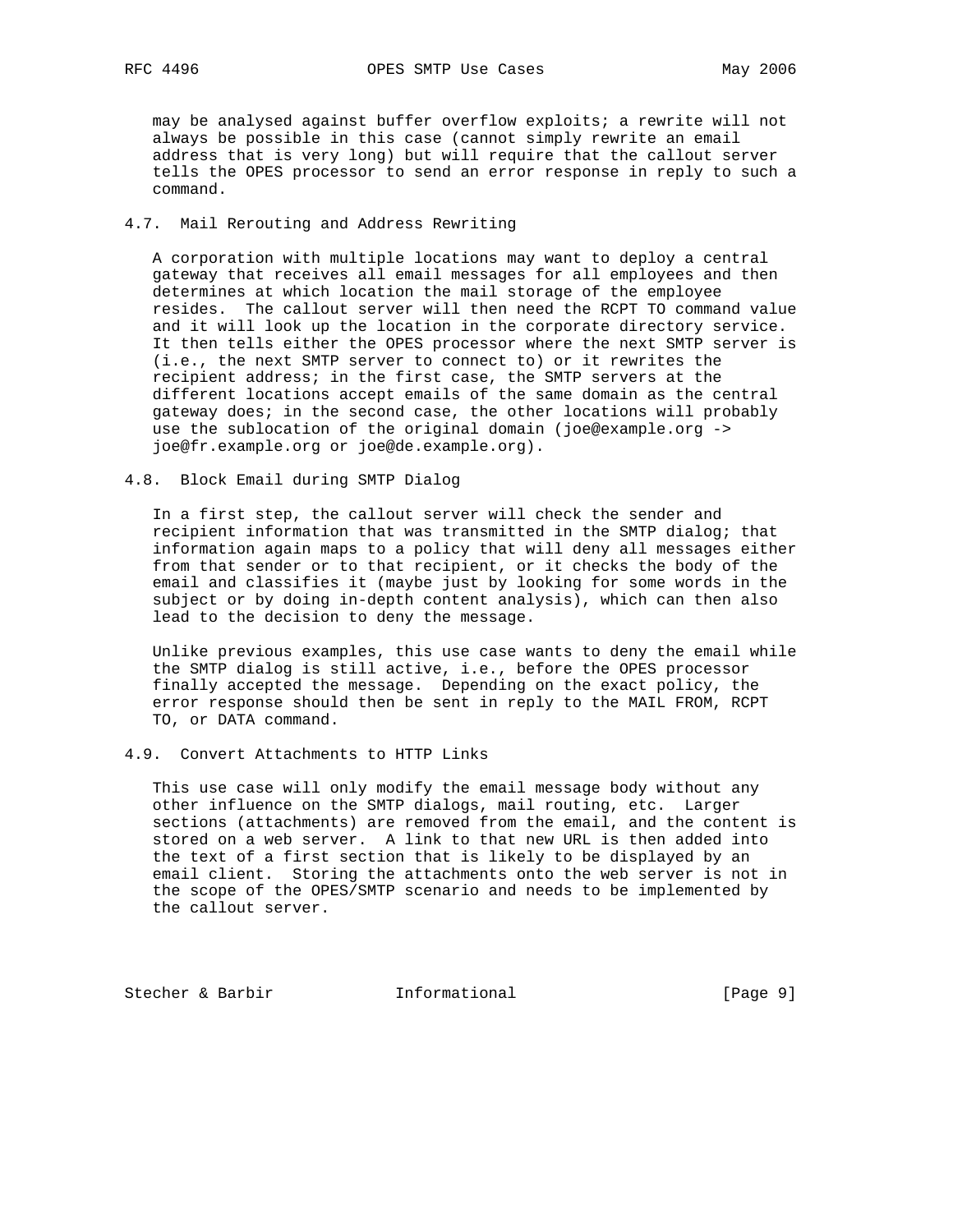# 5. Security Considerations

 Application-independent security considerations are documented in application-agnostic OPES specifications [5]. This document contains only use cases and defines no protocol operations. Security considerations for protocols that appear in these use cases are documented in the corresponding protocol specifications.

 Use case "Secure Email Handling" (Section 4.5) is special in this regard because it requires the extension of the end-to-end encryption model and a secure handling of private cryptographic keys when creating digital signatures or when decrypting messages. Both are out of scope of OPES protocol specifications. An implementation of such a service raises security issues (such as availability and storage of cryptographic keys) that must be addressed regardless of whether the implementation happens within an MTA or within an OPES callout server.

## 6. References

#### 6.1. Normative References

- [1] Barbir, A., Penno, R., Chen, R., Hofmann, M., and H. Orman, "An Architecture for Open Pluggable Edge Services (OPES)", RFC 3835, August 2004.
- [2] Barbir, A., Burger, E., Chen, R., McHenry, S., Orman, H., and R. Penno, "Open Pluggable Edge Services (OPES) Use Cases and Deployment Scenarios", RFC 3752, April 2004.
- [3] Rousskov, A., "Open Pluggable Edge Services (OPES) Callout Protocol (OCP) Core", RFC 4037, March 2005.
- [4] Rousskov, A. and M. Stecher, "HTTP Adaptation with Open Pluggable Edge Services (OPES)", RFC 4236, November 2005.
- [5] Barbir, A., Batuner, O., Srinivas, B., Hofmann, M., and H. Orman, "Security Threats and Risks for Open Pluggable Edge Services (OPES)", RFC 3837, August 2004.
- [6] Bradner, S., "Key words for use in RFCs to Indicate Requirement Levels", BCP 14, RFC 2119, March 1997.

#### 6.2. Informative References

 [7] Klensin, J., "Simple Mail Transfer Protocol", RFC 2821, April 2001.

Stecher & Barbir **Informational** [Page 10]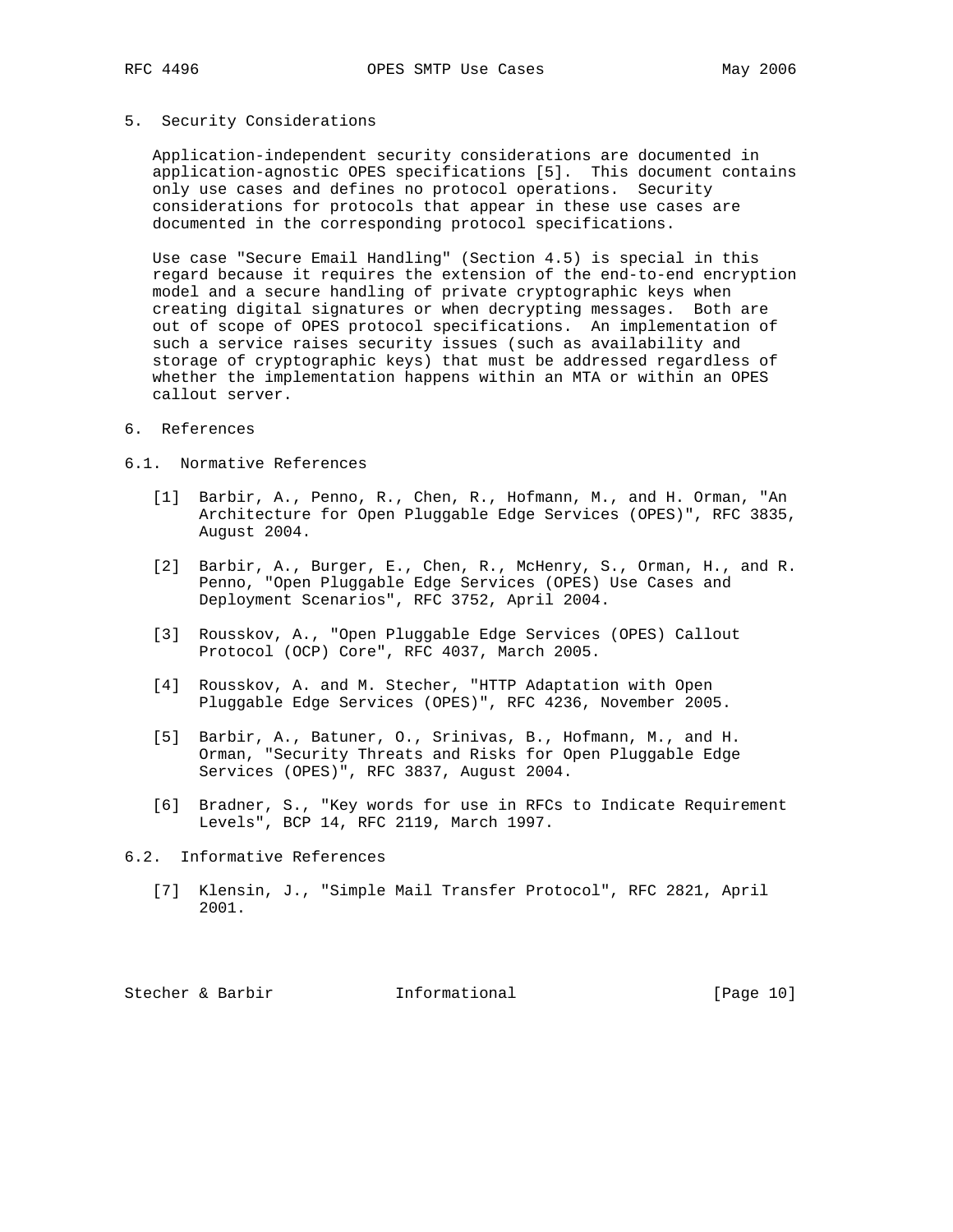- [8] Fielding, R., Gettys, J., Mogul, J., Frystyk, H., Masinter, L., Leach, P., and T. Berners-Lee, "Hypertext Transfer Protocol -- HTTP/1.1", RFC 2616, June 1999.
- [9] Crocker, D., "Internet Mail Architecture", Work in Progress, March 2005.
- [10] Gellens, R. and J. Klensin, "Message Submission", RFC 2476, December 1998.
- [11] Myers, J., "Local Mail Transfer Protocol", RFC 2033, October 1996.

Acknowledgements

 Many thanks to everybody who provided input for the use case examples, namely, jfc and Markus Hofmann. Thanks also for the discussion and feedback given on the OPES mailing list.

Authors' Addresses

 Martin Stecher Secure Computing Corporation Vattmannstr. 3 33100 Paderborn Germany

 EMail: martin.stecher@webwasher.com URI: http://www.securecomputing.com/

 Abbie Barbir Nortel 3500 Carling Avenue Ottawa, Ontario CA

 Phone: +1 613 763 5229 EMail: abbieb@nortel.com

Stecher & Barbir **Informational** [Page 11]